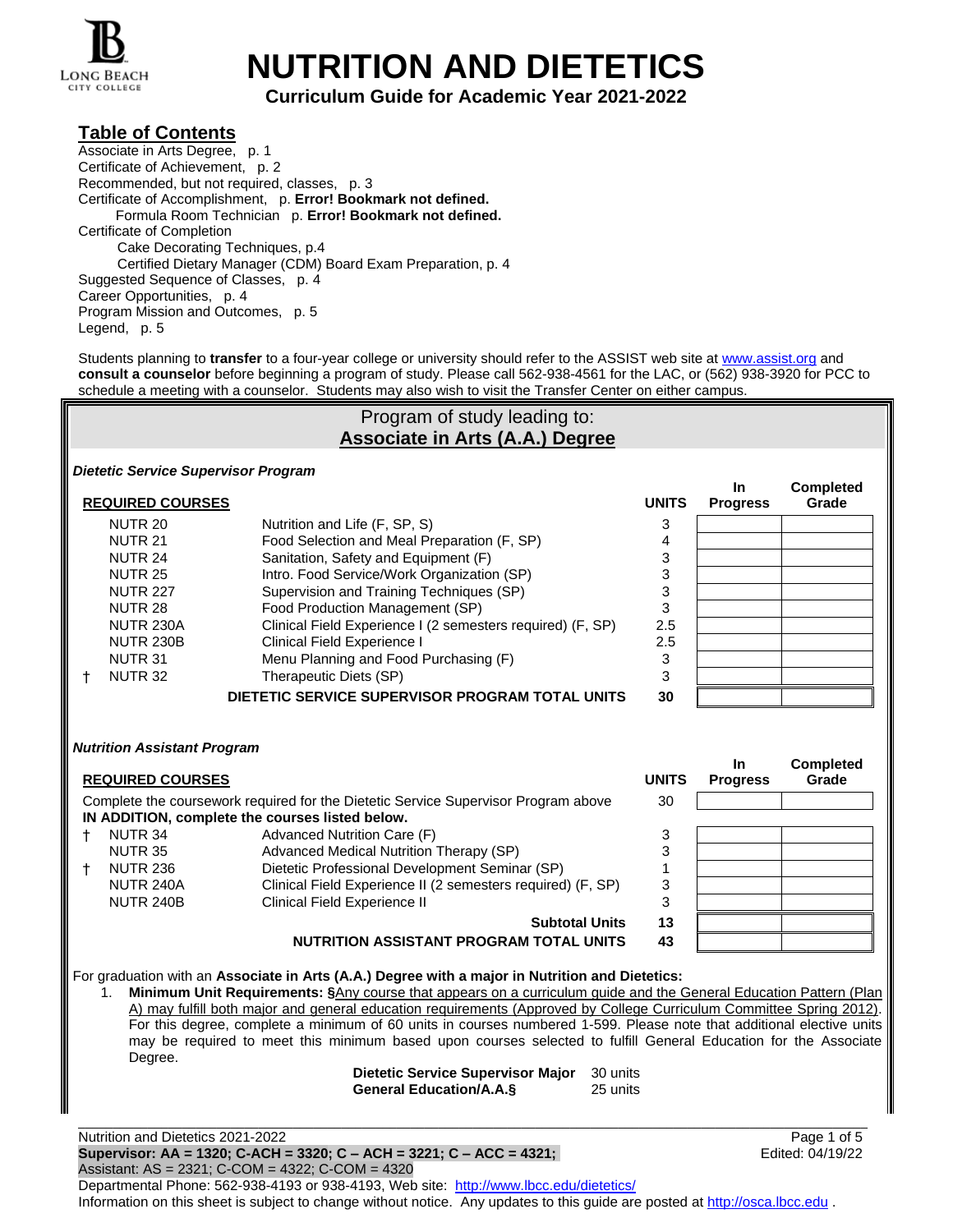|                              | <b>Nutrition Assistant Major</b><br>43 units                                                                                                                                                                                                                                                                                                                                                                                                                        |                 |                  |  |  |
|------------------------------|---------------------------------------------------------------------------------------------------------------------------------------------------------------------------------------------------------------------------------------------------------------------------------------------------------------------------------------------------------------------------------------------------------------------------------------------------------------------|-----------------|------------------|--|--|
|                              | <b>General Education/A.S. §</b><br>19 units                                                                                                                                                                                                                                                                                                                                                                                                                         |                 |                  |  |  |
|                              | Associate Degree requirements continued from the previous page:                                                                                                                                                                                                                                                                                                                                                                                                     |                 |                  |  |  |
|                              | 2. Scholarship: Maintain an overall grade point average (GPA) of 2.0 ("C" average) based on all accredited college work<br>applied to the degree, no matter where completed. For this field of concentration, complete each course above with a                                                                                                                                                                                                                     |                 |                  |  |  |
| 3.                           | grade of "C" or better, or "P" if course is graded on a P/NP basis.<br>Residence for the Degree: Complete at least 12 semester units of the required 60 semester units in residence at Long<br>Beach City College in order for the college to grant an Associate of Arts and/or an Associate of Science Degree.                                                                                                                                                     |                 |                  |  |  |
| 4.                           | Residence for the Field of Concentration: Complete fifty percent (50%) or more of the unit requirements for this field of<br>concentration in residence; this means:<br>For the Dietetic Supervisor program, complete at least 15 units of the required 30 at Long Beach City College.<br>For the Nutrition Assistant program, complete at least 21.5 units of the required 43 at Long Beach City College.                                                          |                 |                  |  |  |
|                              | Credit earned by exam, where applicable, may be included.<br>General Education and Proficiency Requirements: Complete the required A.A./A.S. General Education and<br>5.<br>Proficiency requirements*, otherwise known as "Plan A". For Plan A requirements, refer to the general catalog or view it<br>online at http://osca.lbcc.edu . A Nutrition Assistant must have a minimum of an Associate Degree but degree may be<br>from another accredited institution. |                 |                  |  |  |
| 6.                           | Complete and submit the degree application form to the Admissions and Records office during your final semester of<br>course work. These forms are available in the Admissions and Records office, or online at http://admissions.lbcc.edu/.<br>Refer to the Schedule of Classes (http://schedule.lbcc.edu) and click the "Important Dates" link to view the actual<br>deadline for each semester.                                                                  |                 |                  |  |  |
|                              | 7. Competency Testing Procedures: Students must also successfully pass a competency examination with 70% accuracy<br>before a Certificate of Achievement is awarded at the conclusion of the DSS and NA programs. Student must contact the<br>Nutrition And Dietetics Director to arrange for testing once they have completed all program requirements.                                                                                                            |                 |                  |  |  |
|                              | *The requirements for general education/proficiency and the field of concentration (major) need to be from the same catalog year.                                                                                                                                                                                                                                                                                                                                   |                 |                  |  |  |
|                              | This catalog year may be any year between the year of initial enrollment to the present, provided continuous enrollment is<br>maintained throughout. See the catalog for definition of "continuous enrollment".                                                                                                                                                                                                                                                     |                 |                  |  |  |
|                              |                                                                                                                                                                                                                                                                                                                                                                                                                                                                     |                 |                  |  |  |
| Program of study leading to: |                                                                                                                                                                                                                                                                                                                                                                                                                                                                     |                 |                  |  |  |
|                              |                                                                                                                                                                                                                                                                                                                                                                                                                                                                     |                 |                  |  |  |
|                              | <b>Certificate of Achievement</b>                                                                                                                                                                                                                                                                                                                                                                                                                                   |                 |                  |  |  |
|                              | REQUIRED COURSES-Complete the required courses for the specific program as listed in the Associate Degree<br>requirements box on the first page.                                                                                                                                                                                                                                                                                                                    |                 |                  |  |  |
|                              |                                                                                                                                                                                                                                                                                                                                                                                                                                                                     | In.             |                  |  |  |
|                              | <b>Dietetic Service Supervisor REQUIRED COURSES</b><br>30                                                                                                                                                                                                                                                                                                                                                                                                           | <b>Progress</b> | <b>Completed</b> |  |  |
|                              | <b>TOTAL UNITS Dietetic Supervisor Program</b>                                                                                                                                                                                                                                                                                                                                                                                                                      |                 |                  |  |  |
|                              | For graduation with a Dietetic Service Supervisor Certificate of Achievement:                                                                                                                                                                                                                                                                                                                                                                                       |                 |                  |  |  |
| 1.                           | Complete each of the REQUIRED COURSES listed above with a minimum grade of "C", or P if course is graded on a<br>P/NP basis.                                                                                                                                                                                                                                                                                                                                        |                 |                  |  |  |
| 2.                           | Complete fifty percent (50%) or more of the unit requirements for this field of concentration in residence; this means<br>For the Dietetic Service Supervisor program, complete at least 15 units of the required 30 at LBCC.                                                                                                                                                                                                                                       |                 |                  |  |  |
| 3.                           | Credit earned by exam, where applicable, may be included.<br>Competency Testing Procedures: Students must also successfully pass a competency examination with 70% accuracy<br>before a Certificate of Achievement is awarded at the conclusion of the DSS program. Student must contact the Nutrition                                                                                                                                                              |                 |                  |  |  |
| 4.                           | And Dietetics Director to arrange for testing once they have completed all program requirements.<br>Competency Testing Procedures: Students must also successfully pass a competency examination with 70% accuracy                                                                                                                                                                                                                                                  |                 |                  |  |  |
|                              | before a Certificate of Achievement is awarded at the conclusion of the DSS programs. Student must contact the Nutrition<br>And Dietetics Director to arrange for testing once they have completed all program requirements.                                                                                                                                                                                                                                        |                 |                  |  |  |
| 5.                           | Complete and submit the certificate application form to the Admissions and Records office during your final semester of<br>course work. These forms are available in the Admissions and Records office, or online at http://admissions.lbcc.edu/.<br>Refer to the Schedule of Classes (http://schedule.lbcc.edu) and click the "Important Dates" link to view the actual deadline<br>for each semester.                                                             |                 |                  |  |  |

\_\_\_\_\_\_\_\_\_\_\_\_\_\_\_\_\_\_\_\_\_\_\_\_\_\_\_\_\_\_\_\_\_\_\_\_\_\_\_\_\_\_\_\_\_\_\_\_\_\_\_\_\_\_\_\_\_\_\_\_\_\_\_\_\_\_\_\_\_\_\_\_\_\_\_\_\_\_\_\_\_\_\_\_\_\_\_\_\_\_\_\_\_\_\_\_\_\_\_\_\_\_\_\_\_\_\_\_\_\_\_\_\_\_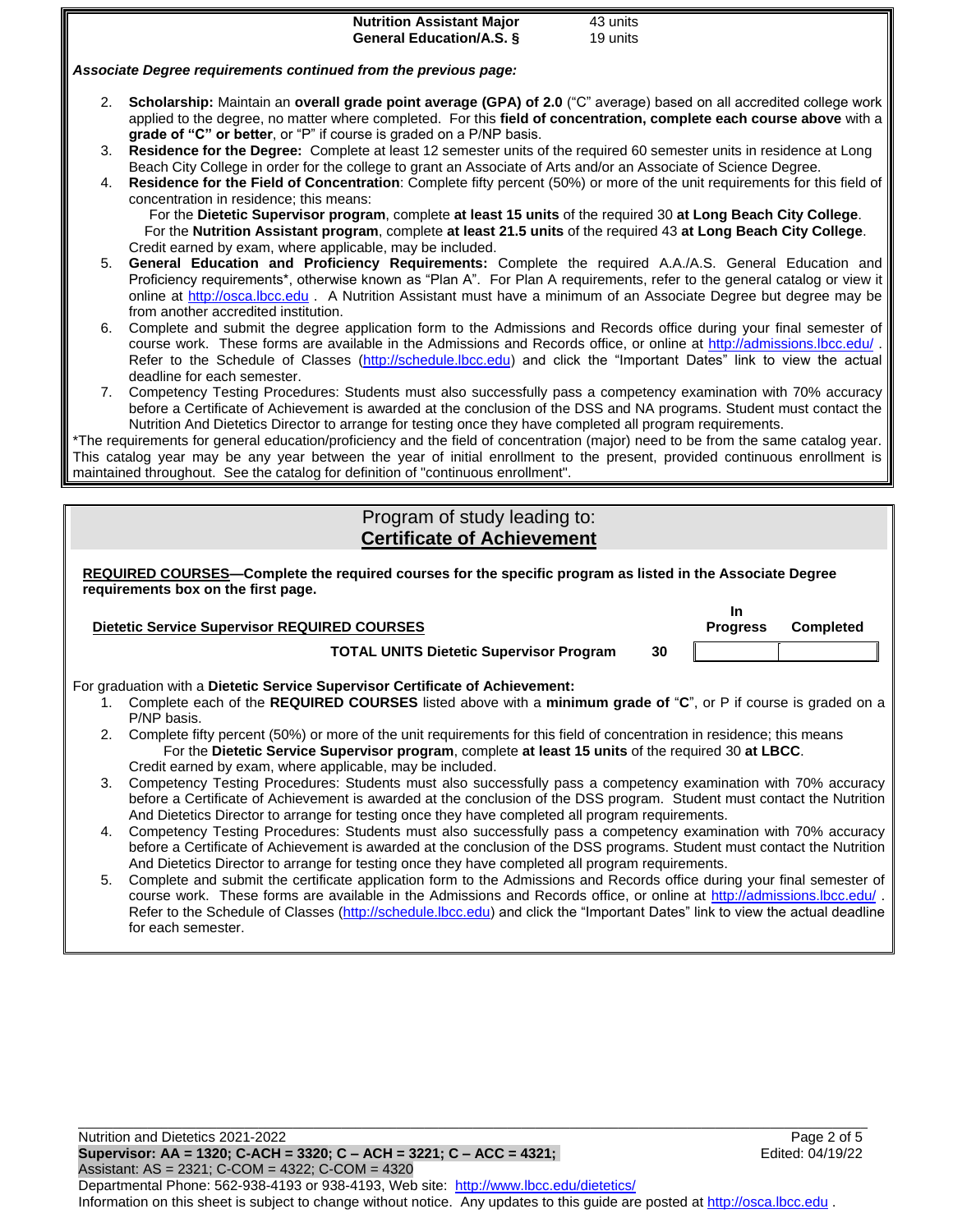# Program of study leading to: **Certificate of Achievement, Formula Room Technician**

| <b>Formula Room Technician Required Major Coursework:</b> |                                        |    | <b>In</b><br><b>Progress</b> | <b>Completed</b><br>Grade |
|-----------------------------------------------------------|----------------------------------------|----|------------------------------|---------------------------|
| NUTR 20                                                   | Nutrition and Life                     | 3  |                              |                           |
| <b>NUTR 21</b>                                            | Food Selection and Meal Preparation    | 4  |                              |                           |
| NUTR 24                                                   | Sanitation, Safety and Equipment       | 3  |                              |                           |
| NUTR <sub>32</sub>                                        | <b>Therapeutic Diets</b>               | 3  |                              |                           |
| NUTR <sub>34</sub>                                        | <b>Advanced Nutrition Care</b>         | 3  |                              |                           |
| COSA <sub>1</sub>                                         | <b>Computer Information Competency</b> |    |                              |                           |
|                                                           | <b>TOTAL UNITS</b>                     | 17 |                              |                           |

For graduation with an **Formula Room Technician Certificate of Achievement:**

1. Complete each of the **REQUIRED COURSES** listed above with a **minimum grade of** "**C**".

2. Complete fifty percent (50%) or more of the unit requirements for this field of concentration in residence; this means at **least 8.5 units** of the required 17 must be **completed at Long Beach City College**. Credit earned by exam, where applicable, may be included.

Complete and submit the certificate application form to the Admissions and Records office during your final semester of course work. These forms are available in the Admissions and Records office, or online at<http://admissions.lbcc.edu/>. Refer to the Schedule of Classes [\(http://schedule.lbcc.edu\)](http://schedule.lbcc.edu/) and click the "Important Dates" link to view the actual deadline for each semester.

For both the **Associate in Arts** and the **Certificate of Achievement**, the following courses are recommended, **BUT ARE NOT REQUIRED** to earn either.

# **RECOMMENDED but not required courses:**

| OOMMENDED DUI NOI IEGUN EU COUISES. |                                         |  |  |
|-------------------------------------|-----------------------------------------|--|--|
| NUTR 26                             | Nutrition for the Active Person         |  |  |
| <b>NUTR 233</b>                     | Special Topics in Health Care Dietetics |  |  |
| <b>NUTR 250</b>                     | <b>Nutrition for Culinary Arts</b>      |  |  |
| <b>NUTR 253</b>                     | <b>Food Handler Certification</b>       |  |  |
| <b>NUTR 255</b>                     | Nutrition for Adults & Aging            |  |  |
| <b>NUTR 255D</b>                    | Vegetarian Lifestyle                    |  |  |
| <b>NUTR 256</b>                     | Weight Control & Energy Balance         |  |  |
| <b>NUTR 260</b>                     | <b>Cultural Foods</b>                   |  |  |
| <b>NUTR 261</b>                     | Cooking for Wellness                    |  |  |
| <b>NUTR 262</b>                     | <b>Cooking for Singles</b>              |  |  |
|                                     |                                         |  |  |

**Recommended** for the **Natural Sciences Requirement:**

BIO 60 (preferred), BIO 2, PHYSI 1, ANAT 1, or any CHEM.

#### **Recommended** for the **Proficiency in Mathematics:**

It is recommended that the student complete this proficiency prior to enrollment in NUTR 28 and NUTR32 by presenting a passing score on the placement test or successful completion of a mathematics course at the level of elementary algebra (MATH 110 or 220) or higher.

## **Recommended** for **Social Sciences Requirement: SOCIO 1 or PSYCH 1**

|                                                                                        | Program of study leading to:                                                                                                                                                                                                                                   |              |                              |                           |  |
|----------------------------------------------------------------------------------------|----------------------------------------------------------------------------------------------------------------------------------------------------------------------------------------------------------------------------------------------------------------|--------------|------------------------------|---------------------------|--|
| Certificate of Completion, Certified Dietary Manager (CDM) Board Exam Preparation 4320 |                                                                                                                                                                                                                                                                |              |                              |                           |  |
| <b>Required Coursework:</b>                                                            |                                                                                                                                                                                                                                                                | <b>HOURS</b> | <b>In</b><br><b>Progress</b> | <b>Completed</b><br>Grade |  |
| <b>NUTR 601</b>                                                                        | CDM Board Exam Preparation 1                                                                                                                                                                                                                                   | 18           |                              |                           |  |
| <b>NUTR 602</b>                                                                        | CDM Board Exam Preparation 2                                                                                                                                                                                                                                   | 18           |                              |                           |  |
|                                                                                        | <b>TOTAL HOURS</b>                                                                                                                                                                                                                                             | 36           |                              |                           |  |
|                                                                                        | Complete and submit the certificate application form to the Admissions and Records office during your final semester of course<br>work. These forms are available in the Admissions and Records office, or online at http://admissions.lbcc.edu/. Refer to the |              |                              |                           |  |

\_\_\_\_\_\_\_\_\_\_\_\_\_\_\_\_\_\_\_\_\_\_\_\_\_\_\_\_\_\_\_\_\_\_\_\_\_\_\_\_\_\_\_\_\_\_\_\_\_\_\_\_\_\_\_\_\_\_\_\_\_\_\_\_\_\_\_\_\_\_\_\_\_\_\_\_\_\_\_\_\_\_\_\_\_\_\_\_\_\_\_\_\_\_\_\_\_\_\_\_\_\_\_\_\_\_\_\_\_\_\_\_\_\_ Nutrition and Dietetics 2021-2022 Page 3 of 5 Schedule of Classes [\(http://schedule.lbcc.edu\)](http://schedule.lbcc.edu/) and click the "Important Dates" link to view the actual deadline for each semester.

**Supervisor: AA = 1320; C-ACH = 3320; C – ACH = 3221; C – ACC = 4321;** Edited: 04/19/22 Assistant: AS = 2321; C-COM = 4322; C-COM = 4320 Departmental Phone: 562-938-4193 or 938-4193, Web site: [http://www.lbcc.edu/dietetics/](http://dietetics.lbcc.edu/) Information on this sheet is subject to change without notice. Any updates to this guide are posted a[t http://osca.lbcc.edu](http://osca.lbcc.edu/) .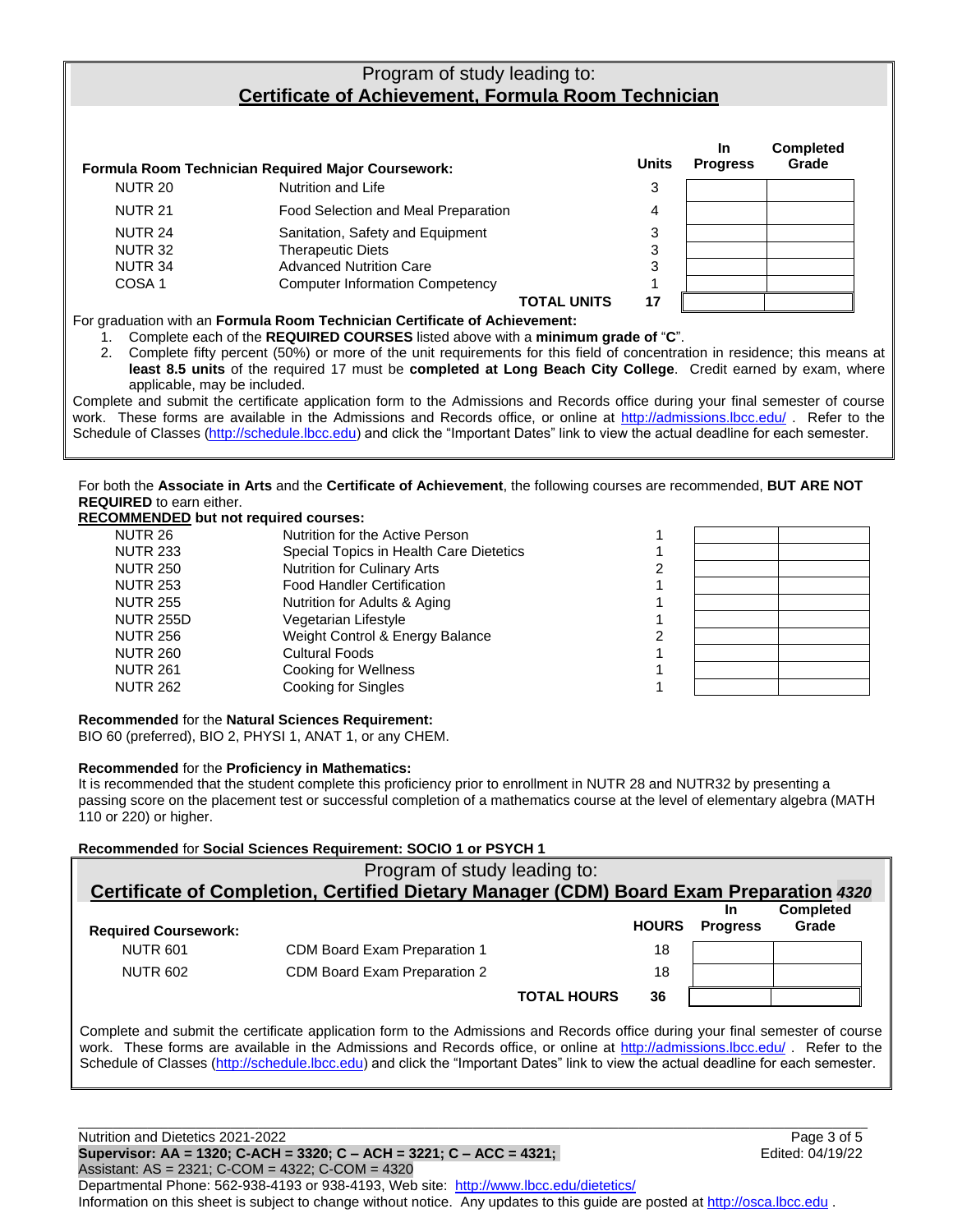|        | Program of study leading to:<br>Certificate of Completion, 4322                                                                                                                                                                                                |              |                              |                           |
|--------|----------------------------------------------------------------------------------------------------------------------------------------------------------------------------------------------------------------------------------------------------------------|--------------|------------------------------|---------------------------|
|        | <b>Cake Decorating Techniques Required Coursework:</b>                                                                                                                                                                                                         | <b>HOURS</b> | <b>In</b><br><b>Progress</b> | <b>Completed</b><br>Grade |
| FT 651 | <b>Cake Decorating Techniques</b>                                                                                                                                                                                                                              | 54           |                              |                           |
| FT 652 | Cake Decorating for Special Occasions                                                                                                                                                                                                                          | 54           |                              |                           |
|        | <b>TOTAL HOURS</b>                                                                                                                                                                                                                                             | 108          |                              |                           |
|        | Complete and submit the certificate application form to the Admissions and Records office during your final semester of course<br>work. These forms are available in the Admissions and Records office, or online at http://admissions.lbcc.edu/. Refer to the |              |                              |                           |

Schedule of Classes [\(http://schedule.lbcc.edu\)](http://schedule.lbcc.edu/) and click the "Important Dates" link to view the actual deadline for each semester.

**Registered Dietitian Pathway –**Students are also encouraged to pursue a transfer option to an accredited registered dietitian program at a four-year university. The professional credential of "RD" – Registered Dietitian, is the next step in the dietetics career ladder following the Dietetic Service Supervisor and Nutrition Assistant offered at LBCC. Many courses will transfer from LBCC to a four-year Nutrition And Dietetics. Please speak to the Nutrition And Dietetics Director for more

## **Suggested Sequence of Classes**

This is not an educational plan, as course offerings, student schedules, and circumstances vary. Students must meet all the prerequisites to be eligible for the sequence of classes.

A typical schedule for first-year fulltime students in the DSS and NA programs as follows:

| <b>SPRING SEMESTER</b> | <b>SUMMER SESSION</b>            |
|------------------------|----------------------------------|
| NUTR 20 °              | NUTR 20 °                        |
| NUTR 25                | G.E. Requirement for A.A. Degree |
| <b>NUTR 227</b>        |                                  |
| NUTR 28                |                                  |
| <b>NUTR 230B</b>       |                                  |
| NUTR 21                |                                  |
| <b>NUTR 232</b>        |                                  |
| 18.5 Units             |                                  |
|                        |                                  |

Required for Nutrition Assistant program only:

information and clarification of this process.

| <b>FALL SEMESTER</b>           | <b>SPRING SEMESTER</b> | <b>SUMMER SESSION</b>          |
|--------------------------------|------------------------|--------------------------------|
| <b>NUTR 234</b>                | NUTR 235               | G.E. Requirement for AA degree |
| NUTR 240                       | NUTR 236               |                                |
| G.E. Requirements              | <b>NUTR 240</b>        |                                |
| <b>Total:</b> $5 + G.E.$ total | $8 + G.E.$ total       |                                |
|                                |                        |                                |
|                                |                        |                                |

# **Career Opportunities**

This program is designed to train students to be employed as Dietetic Service Supervisors and Nutrition Assistants who function as managers/ supervisors and nutritional care specialists in health care and nutrition related facilities.

## **DIETETIC SERVICE SUPERVISOR:**

The Dietetic Service Supervisor is the food service director of a health care facility, is a member of the dietetic team, functioning under the supervision of a Registered Dietitian, or administrator. This program is the state approved program meeting federal OBRA and Title 22 requirements of the California State Department of Public Health – Licensing and Certification Regulation for food service supervisors in general acute care hospitals, acute psychiatric hospitals, skilled nursing facilities, rehabilitation and convalescent hospitals, and intermediate care facilities. Completers are also employed in community nutrition agencies, school lunch, adult and child nutrition programs.

Upon successful completion of the program, the student is eligible to apply for a Dietetic Service Supervisor Certificate. The student may also receive the Associate in Arts degree if graduation requirements are completed.

## **NUTRITION ASSISTANT:**

The Nutrition Assistant is a member of the dietetic health care team, functioning under the direction of a Registered Dietitian. This program instructs the student in nutritional care, teaching techniques, nutrition principles, diet modification, nutritional counseling, and food service management. Nutrition Assistants are trained to function as nutritional care specialists in hospitals,

Nutrition and Dietetics 2021-2022 Page 4 of 5 **Supervisor: AA = 1320; C-ACH = 3320; C – ACH = 3221; C – ACC = 4321;** Edited: 04/19/22 Assistant: AS = 2321; C-COM = 4322; C-COM = 4320 Departmental Phone: 562-938-4193 or 938-4193, Web site: [http://www.lbcc.edu/dietetics/](http://dietetics.lbcc.edu/) Information on this sheet is subject to change without notice. Any updates to this guide are posted a[t http://osca.lbcc.edu](http://osca.lbcc.edu/) .

\_\_\_\_\_\_\_\_\_\_\_\_\_\_\_\_\_\_\_\_\_\_\_\_\_\_\_\_\_\_\_\_\_\_\_\_\_\_\_\_\_\_\_\_\_\_\_\_\_\_\_\_\_\_\_\_\_\_\_\_\_\_\_\_\_\_\_\_\_\_\_\_\_\_\_\_\_\_\_\_\_\_\_\_\_\_\_\_\_\_\_\_\_\_\_\_\_\_\_\_\_\_\_\_\_\_\_\_\_\_\_\_\_\_